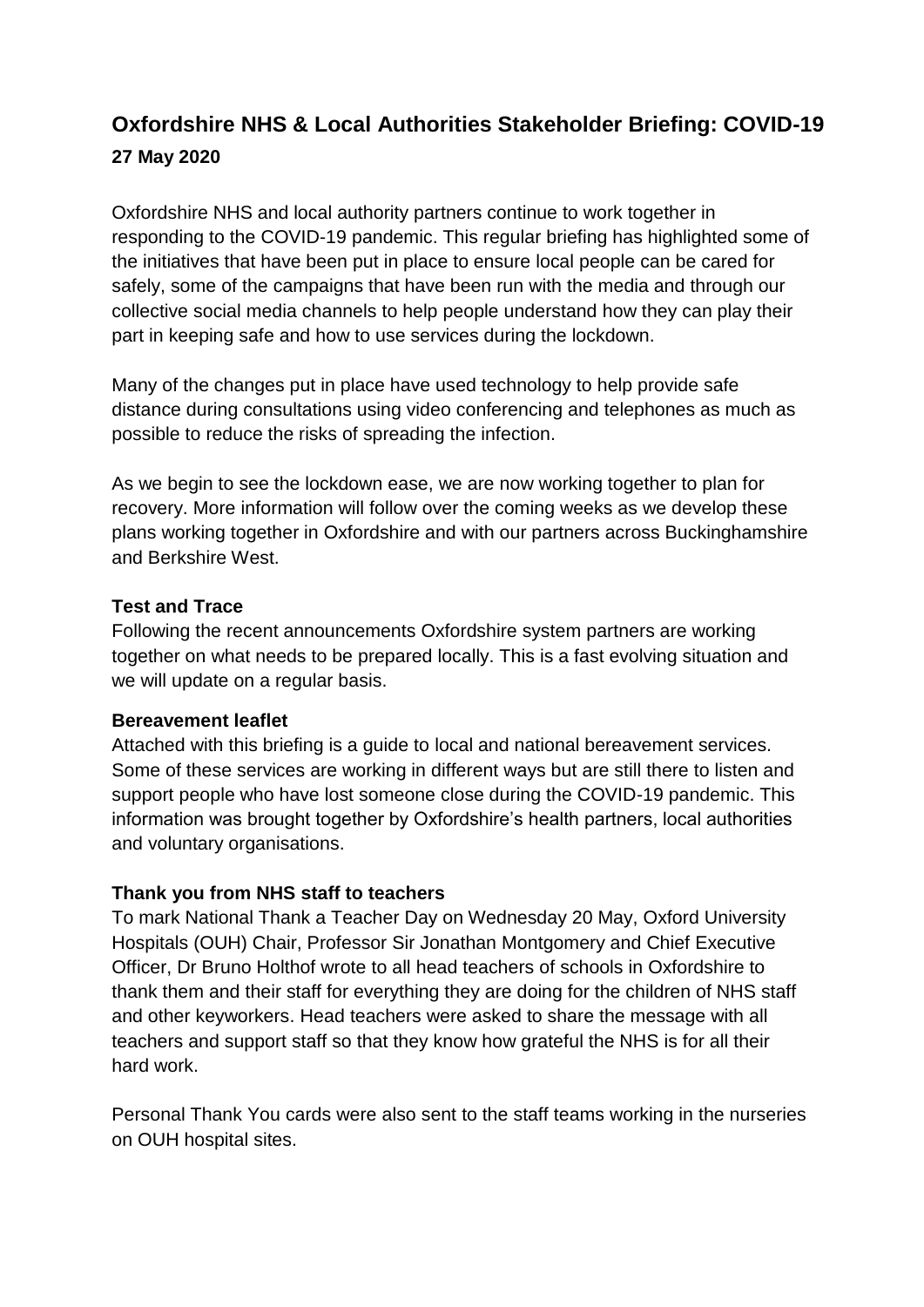### **Army of staff return to the NHS frontline**

The NHS is grateful to everyone who has answered the call and returned to the NHS frontline to support patients during the COVID-19 pandemic. A total of 339 people – nurses, doctors, midwives, and others – have been recruited to Oxford University Hospitals through NHS Professionals' Rapid Response scheme.

One of these is Su Chantry, who was working as an Occupational Health Manager at Williams Grand Prix Engineering in Grove before the pandemic, and has been working on the general medicine, orthopaedics, and acute respiratory wards at the John Radcliffe Hospital since March. [You can read Su's story in full on the OUH](https://www.ouh.nhs.uk/news/article.aspx?id=1249)  [website.](https://www.ouh.nhs.uk/news/article.aspx?id=1249)

### **Reassuring patients of safe cancer care**

Patients receiving cancer care in Oxfordshire have been reminded that safe cancer care is still available to them during the COVID-19 pandemic. A recent national survey suggested that getting COVID-19, or giving it to their family, were among the top reasons that people would not come forward with cancer symptoms, along with fears they could be a burden to the health service.

It is important that people do not miss out on cancer care because of fears around COVID-19. Finding and treating cancer early gives the best chance to cure it, and ignoring potential problems can have serious consequences now or in the future. Ongoing care and treatment is just as important, as many of these are also curative and can control disease long term.

Robust procedures are in place to ensure safe care and patients should feel confident in the fact that they are in a safe environment and that their treatment can continue as it always did. [More information is available on the OUH website.](https://www.ouh.nhs.uk/news/article.aspx?id=1261)

### **Oxford University Hospitals NHS Foundation Trust – Board meeting videos**

The Oxford University Hospitals NHS Foundation Trust [Board meeting on 13 May](https://www.ouh.nhs.uk/about/trust-board/2020/may/default.aspx) was held virtually due to social distancing restrictions. Following the Board meeting, Trust Chair, [Professor Sir Jonathan Montgomery recorded a video message](https://www.youtube.com/watch?v=JmDmsllGd8k) exploring some of the areas discussed. A video recording of Trust Chief Executive Officer, Dr Bruno Holthof, presenting his [Chief Executive's Report](https://www.youtube.com/watch?v=sxuegut_WEg&feature=youtu.be) during the Board meeting is also available.

#### **Extension of the NHS Bereavement Scheme**

The Home Office announced on the 20 May that it has extended the NHS Bereavement Scheme to the families of NHS support staff and social care workers. The bereavement scheme was initially launched in April for health workers in the NHS and independent health and care sector. The Home Office is now extending the offer of indefinite leave to remain, free of charge, to the families and dependents of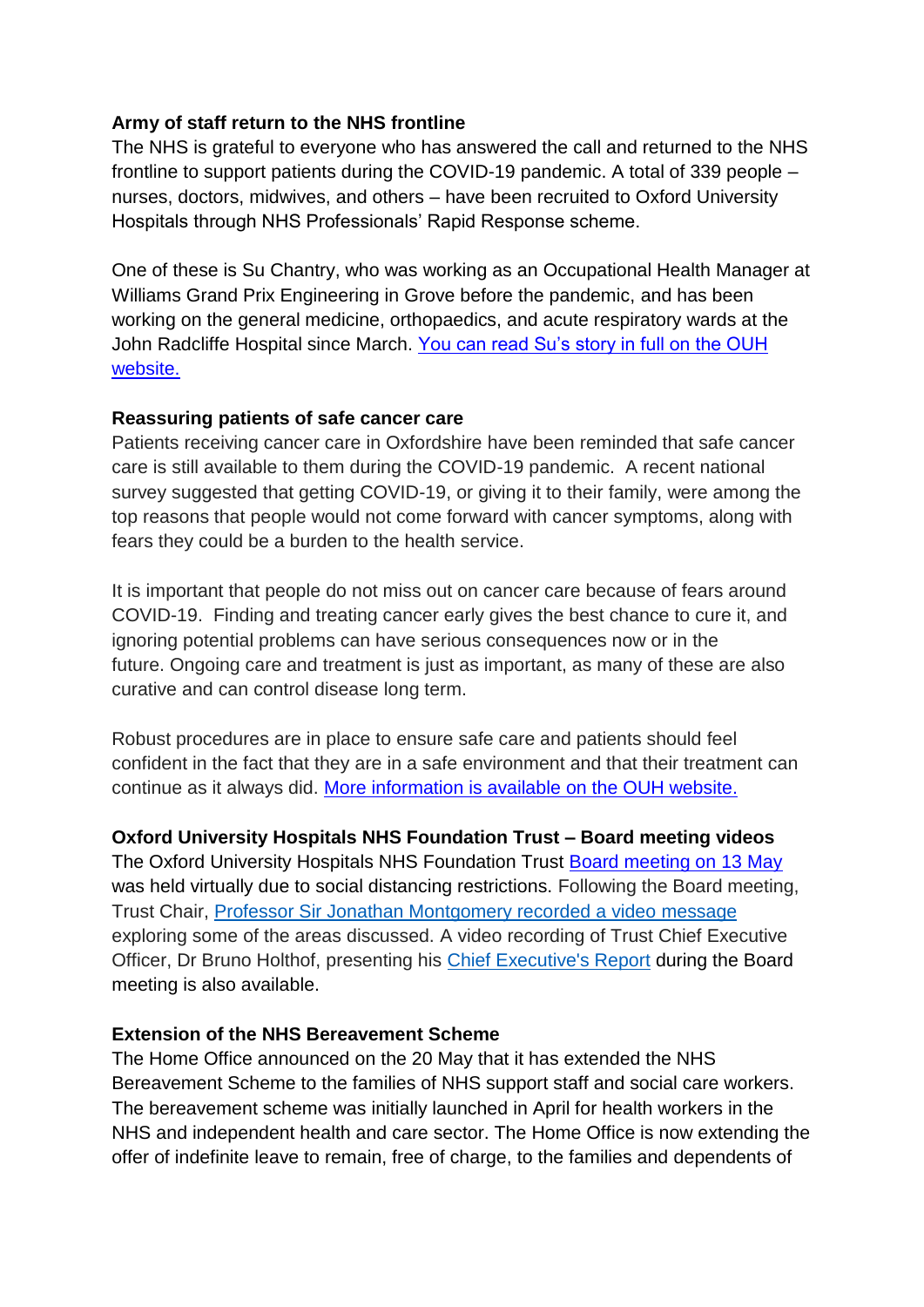NHS support staff and social care workers who die as result of contracting coronavirus. The Home Office's press release can be seen [here.](https://www.gov.uk/government/news/home-office-extends-bereavement-scheme-to-nhs-support-staff-and-social-care-workers)

## **Mental Health Awareness Week (May 18-24)**

This event was widely promoted at Oxford Health Foundation Trust (OHFT) and supported by partner organisations. Below are a selection of stories that were widely publicised using social media and shared with local media.

### *Helplines:*

The awareness week provided another opportunity to share the dedicated 24/7 mental health helplines for adults (01865 904997) and children/young people (01865 904997) in Oxfordshire.

## *Self-help videos:*

A suite of specially created self-help videos is available on OHFT [CAMHS website](https://www.oxfordhealth.nhs.uk/camhs/carers/self-help/)  [here](https://www.oxfordhealth.nhs.uk/camhs/carers/self-help/) for parents, children and young people to explore and understand emotions created by lockdown, social distancing and Coronavirus. The animations, created by Prof. Paul Stallard, the Oxford Health CAMHS psychologist behind the awardwining Blue ICE app, provides information on a range of feelings, explores what is normal and provides practical solutions and work sheets that can involve all the family. OHFT have also promoted the special [Coping with Coronavirus leaflets](https://www.oxfordhealth.nhs.uk/publication/coronavirus/) produced by the Trust psycho-social response group on Worry and uncertainty; Recovering from trauma; Bereavement; Depression; Obsessional problems and OCD. [Full story here](https://www.oxfordhealth.nhs.uk/news/mental-health-awareness-week-2020-be-kind-to-yourself-and-to-others/)

# *The gift of kindness:*

Kindness and our mental health are deeply connected. Lives can be transformed by a simple act of kindness; a smile or a phone call to break through the loneliness of social distancing to remind people of community support, and hope. The NHS talking therapy service TalkingSpace Plus has been reaching out during Mental Health Awareness Week. [Full story here](https://www.oxfordhealth.nhs.uk/news/give-yourself-the-gift-of-kindness-today/)

### *Get active to boost your mental wellbeing:*

Oxfordshire Mental Health Partnership, Active Oxfordshire and Oxfordshire All In encouraged people to get moving this Mental Health Awareness Week. **[Story](https://www.oxfordhealth.nhs.uk/news/get-active-to-boost-your-mental-wellbeing/)  [here](https://www.oxfordhealth.nhs.uk/news/get-active-to-boost-your-mental-wellbeing/)**

# **Digital breakthrough**

Oxford Health has just completed its  $10,000<sup>th</sup>$  online consultation with 300 online consultations taking place every day – meaning that while the 'new normal' with social distancing and a no visitor policy has halted many physical face-to-face contacts, clinicians and therapists can still have vital one-to-ones with the people they care for, proving help, reassurance and treatment.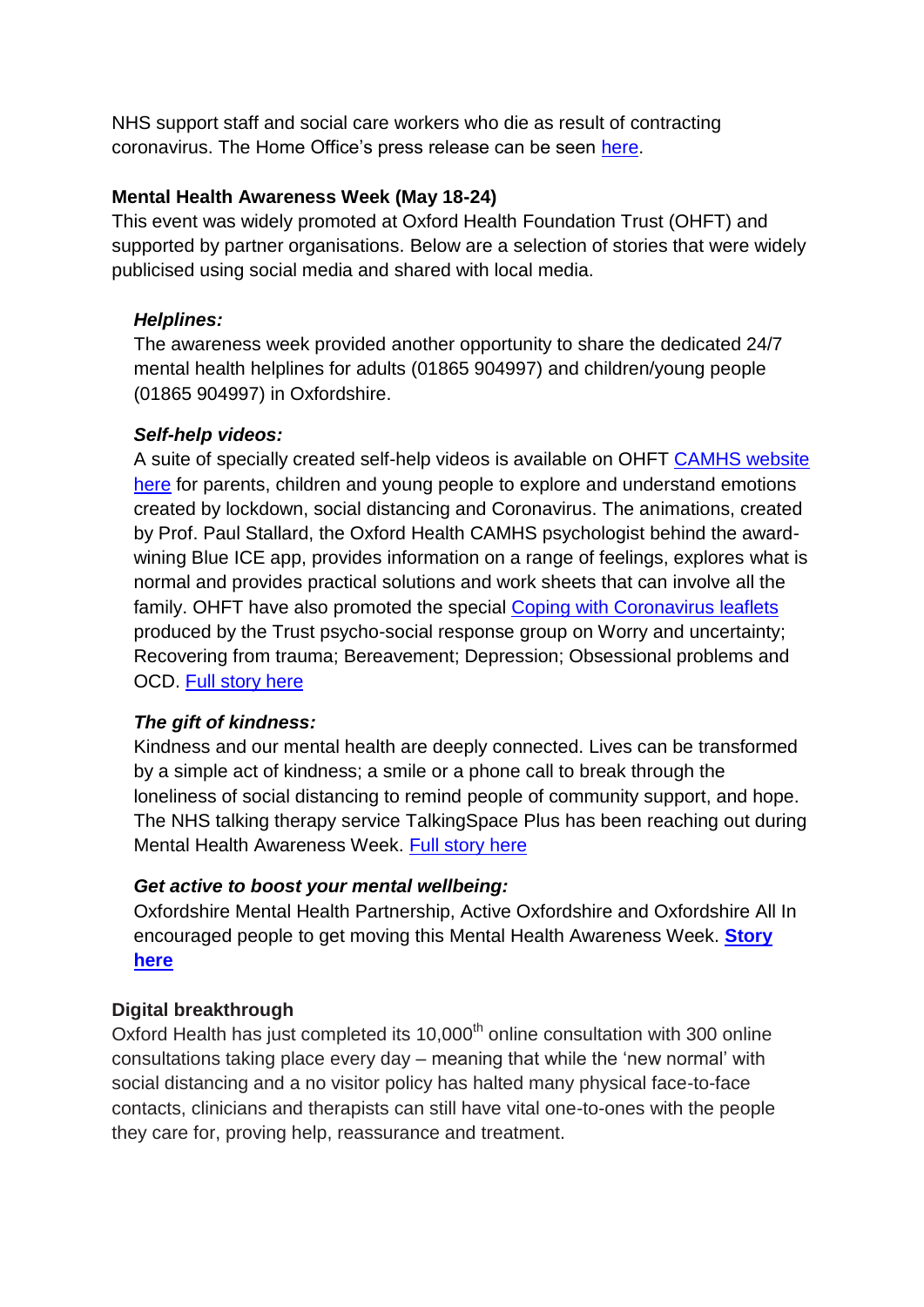The benefits for patients include saving time and cost of travelling to a clinical appointment, avoiding the stress of traffic jams and car parking, and instead can choose appointments from the comfort of their own homes.

It also means OHFT is reducing its carbon footprint with fewer business miles and meeting their ambition of being a more green and sustainable trust. Oxford Health is now working with Oxford University to develop a study into the effectiveness of digital consultations to inform how services are delivered in the future.

# **Tales from the Front Line**

Oxford Health is producing a range of stories celebrating individual staff making a direct impact on their collective work during Coronavirus. The first was on **[Jonathan](https://www.oxfordhealth.nhs.uk/news/tales-from-the-frontline-senior-nurse-beats-covid-to-return-to-city-community-hospital/)  [Nolan](https://www.oxfordhealth.nhs.uk/news/tales-from-the-frontline-senior-nurse-beats-covid-to-return-to-city-community-hospital/)** who in his first week of secondment as ward manager at City Community Hospital, fell ill with coronavirus. His story tells of his recovery and challenges back on the ward. The second story is that of **[Leanne Cain-James](https://www.oxfordhealth.nhs.uk/news/from-raf-corporal-to-serving-on-the-nhs-front-line/)**, a former RAF Corporal, whose mission was to help co-ordinate the trust response to the evolving COVID-19 situation and the personal sacrifices she has made. More stories are in the pipeline.

## **NHS Charities Together grants awarded**

All inpatient wards across OHFT in all localities are being granted £300 to buy patient activity and sensory items - like arts and crafts, puzzles, games, gardening items and much requested LEGO. A wide range of other ideas have been approved including:

- A project to give community and inpatient staff who wear PPE special 'Hello My Name is' badges with smiley photos was supported to help patients disturbed by PPE obscuring staff faces. Hundreds have been created so far going to Witney Community Hospital, Sandford ward team and the young people's Highfield Unit.
- Fitness items have been approved to support staying fit and well for Cotswold House, Oxford, Wenric Ward at Littlemore and Evenlode Ward at the Oxford Clinic is getting a specialist activity table.
- Musicians and singers from Oxford Contemporary Music will be staging a series of uplifting 'socially distanced' performances outside wards to boost patients' spirits at Littlemore, Fulbrook and the Warneford in May and June
- Speech and Language Therapy app to provide remote therapy which both the team and the people they support can access.
- The Artscape programme has been supported to develop new projects around music and arts.
- Heart failure fridge magnets for patients to help keep them safe and remind them of key points relating to their condition.
- Fusion Arts to provide online art demonstrations for patient in mental and community health settings.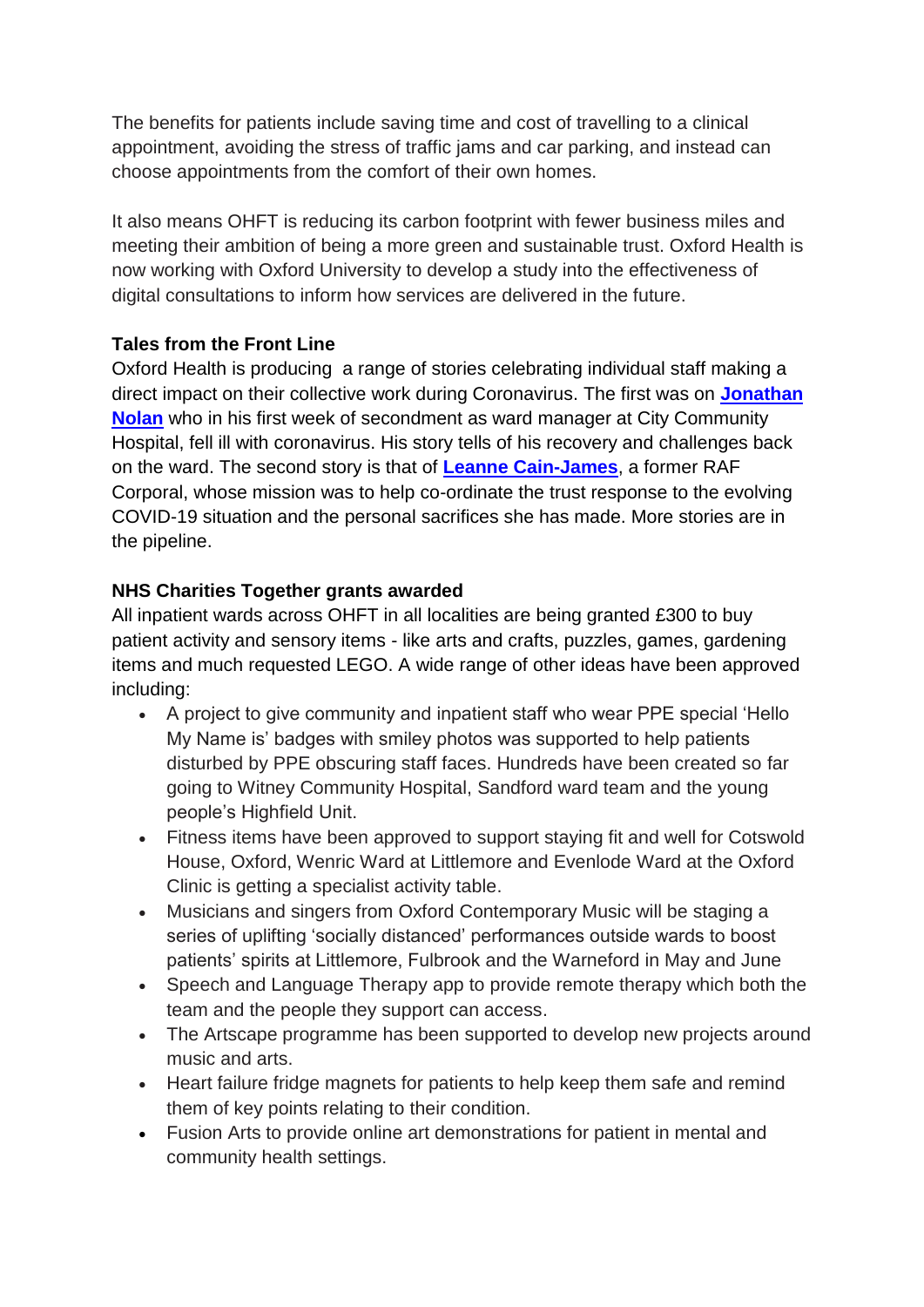### **Oxford Pharmacy Store**

One specialist Oxford Health team is playing a crucial role during the UK's fight against Coronavirus - keeping the NHS well stocked and functioning, including the nation's new Nightingale hospitals. Oxford Pharmacy Store (OPS) is a 33-strong team which distributes medicines to more than 3,000 UK healthcare providers and works in partnership with 100+ commercial and NHS manufacturers.

OPS is working directly with NHS England and the Commercial Medicines Unit Covid-19 supply teams, sourcing and supplying medicines on ICU Covid-19 priority medicines List. This includes arranging same day deliveries of in demand medicines to the Nightingale units.

### **Helping families to keep in touch with patients**

Relatives and friends of patients in Oxfordshire hospitals are being offered help keeping in touch while visiting is restricted. Both Oxford Health NHS Foundation Trust and Oxford University Hospitals NHS Foundation Trust have set up dedicated email addresses where relatives can send letters and pictures that will be printed out and delivered to patients. The Trust has created a dedicated email address – [keepintouch@ouh.nhs.uk](mailto:keepintouch@ouh.nhs.uk) – for close family and friends to use to pass on their messages. This service is being trialled at the John Radcliffe Hospital, with a view to rolling it out to other locations within the Trust. To find out more about this see [here.](https://www.ouh.nhs.uk/news/article.aspx?id=1258) Oxford Health's similar scheme, which helps families and friends keep in touch with patients and service users at community hospitals and inpatient units, uses the email address [keepintouch@oxfordhealth.nhs.uk](mailto:keepintouch@oxfordhealth.nhs.uk) For full details of this see [here.](https://www.oxfordhealth.nhs.uk/news/show-them-you-care-keep-in-touch-with-a-letter-to-a-loved-one/?fbclid=IwAR2bopJRXU6L49he9A_21H5yiJ42ViQeew8X8sf0uUCgUdSlP-8IYx8xaXs)

#### **Planning for life after lockdown**

Bold transport plans are under discussion for Oxfordshire as the county begins to emerge from lockdown. Ideas were invited from all 63 county councillors on potential changes to roads and transport networks in response to the Government's national £250 million cash fund. Enthusiastic suggestions were received from across the county as the council seeks to make sure that every town and village will benefit from how the funds are invested. The [plans,](https://news.oxfordshire.gov.uk/bold-plans-for-transport-as-oxfordshire-prepares-for-the-new-normal/) which are being developed in partnership with the city and district councils, will have a strong focus on encouraging residents to walk and cycle, and will enable Oxfordshire to make strides towards sustainable and zero emission transport as well as support public health and safety as public spaces begin to reopen.

To help tackle the issues surrounding climate change, West Oxfordshire District Council is inviting residents' views on what actions should be taken, with local opinion helping shape the Climate Change Strategy for West Oxfordshire. The [consultation](https://www.westoxon.gov.uk/environment/climate-action/your-views-on-climate-action/?utm_source=Twitter&utm_medium=social&utm_campaign=SocialSignIn) runs until 16 June.

#### **Community First Oxfordshire - business (almost) as usual**

Community First Oxfordshire (CFO) is a community development charity working in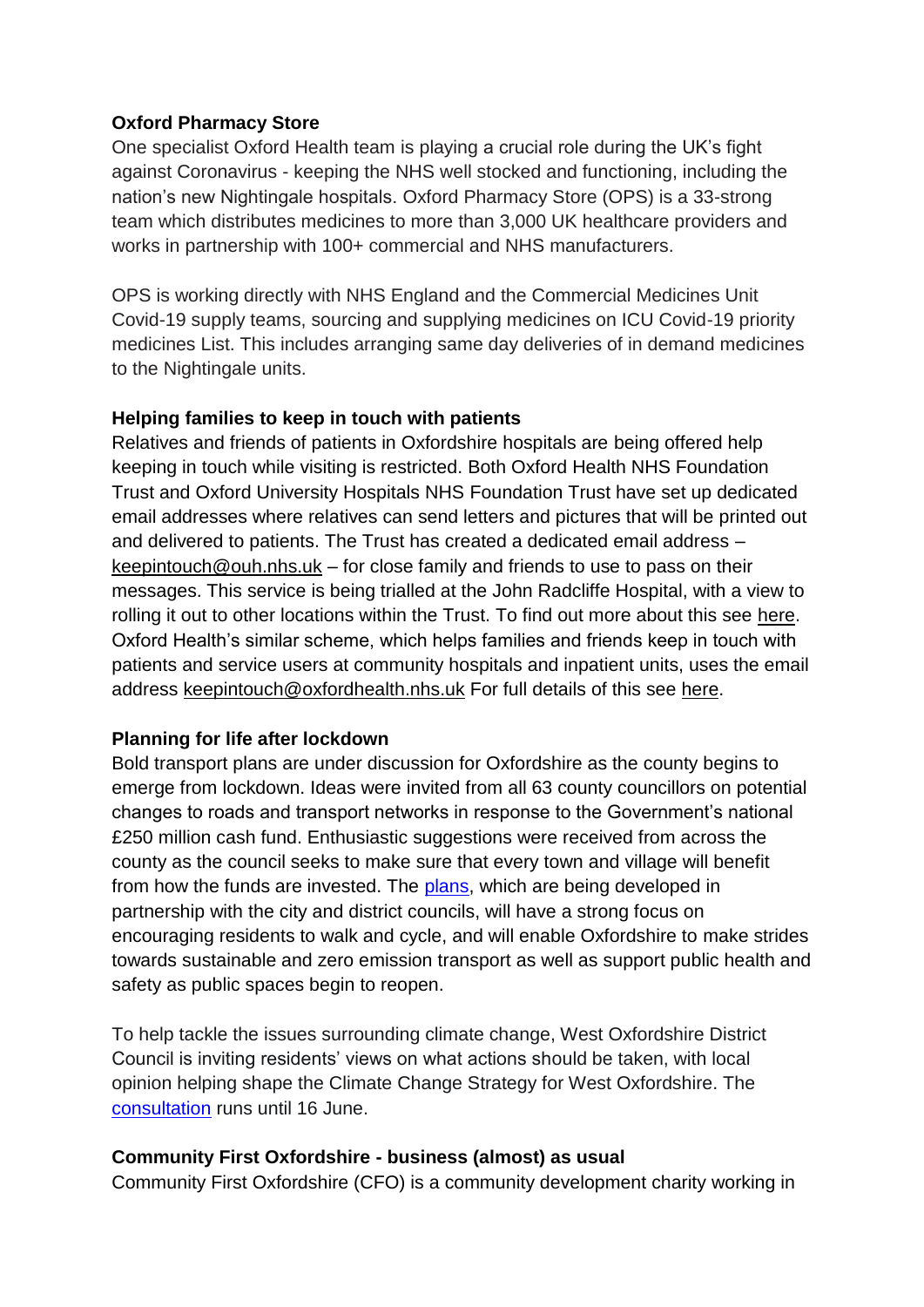partnership with the county, city and district councils to strengthen community infrastructure. They support and advise volunteer-led actions in Oxfordshire, helping hundreds of volunteers fulfil many roles in their communities and supporting good neighbour schemes. During the pandemic, CFO has continued to provide their main advice services, including advice and support to almost 300 community halls and centres across Oxfordshire. They have also increased their online support: the CFO [website](https://www.communityfirstoxon.org/centenary/) provides information and guidance, from national and local sources of advice to specific advice for communities, charities and businesses.

### **Eid celebrations**

Last weekend saw Muslims across the county celebrate Eid. Oxford City Council's partnership with the Central Mosque for Ramadan has enabled them to send out food supplies to vulnerable members of the community throughout Ramadan; and to mark Eid they provided celebratory Eid presents and sweets to 200 Muslim and non-Muslim vulnerable households. A multi-language leaflet to promote emergency support was included in the parcels, together with a greetings card from the mosque and the council.

### **The art of engaging and educating**

Cherwell District Council's Community Services team has been using art as a way to engage and educate during lockdown. They have organised a virtual training session for staff from local schools on 'Emotional Literacy through Art', a course run by the British Association of Art Therapists, to equip teachers with skills to support children who are returning to school. The team has also linked up with PlanetArt to launch a competition in association with local schools and The Sunshine Centre inviting children and young people to submit designs for a piece of sculpture to display on the new Bretch Hill development in Banbury Rise.

Oxfordshire County Council's Youth Justice Service has also been using the creative arts in innovative ways to help children. A project involving a recording artist, who has been working with children who had been groomed for drugs exploitation, has helped the children talk openly about their experiences.

### **The Olympics comes to South and Vale**

Like many sporting events this year's Olympics in Tokyo has been cancelled - and so the Active Communities Team at South Oxfordshire and the Vale of White Horse District Councils have created their own. Families are being invited to download the [Olympics pack](file:///C:/Users/hg818218/Downloads/South%20and%20Vale%20Olympics.pdf) and then complete a set of challenges to win a Bronze, Silver or Gold medal.

#### **Supporting Oxfordshire's business community**

To help support local businesses during the pandemic, Oxfordshire Local Enterprise Partnership (OxLEP) has created a range of online resources, including a series of